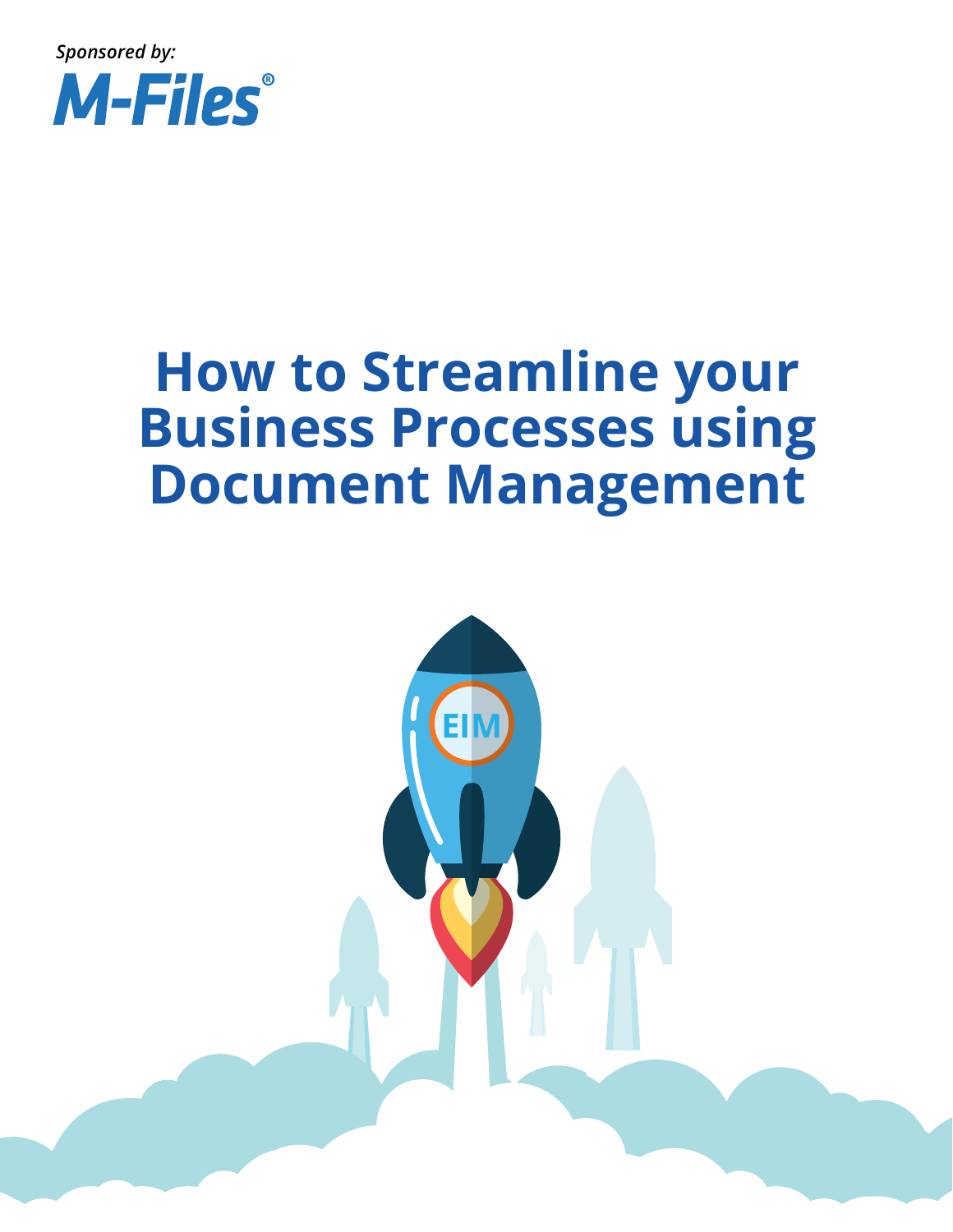# **Introduction**

Small businesses today are inundated with information—including content created internally as well as documents and files received from customers, partners and suppliers. Without an information management framework, time is wasted searching through file folders and various business systems for business-critical documents. This is often compounded by the proliferation of multiple versions of the same file, which results in errors and repeated work.

When it comes to managing vast amounts of information—such as proposals, plans and contracts, product and inventory catalogues, order forms, invoices and receipts, building plans, support tickets and personnel records small businesses simply cannot operate at maximum efficiency without the ability to easily search, share and protect their critical files and documents.

In addition to the sheer volume of files being produced by a variety of sources, today's "content chaos" challenge is further compounded by the fact that the data typically resides across an increasingly complex landscape of applications, network folders and devices. Dedicated or "best of breed" information management solutions abound, adding to the complexity because of their limitations, instead of alleviating it on an organization-wide scale. The ability to effectively manage and harness business-critical information at any time and from anywhere—using a single, centralized system—is essential not only to day-to-day operations, but also for long-term growth and small business success.



#### **The Information Management Challenge**

Similar to larger corporations, it has become increasingly vital for small businesses to devise processes that facilitate smooth operations and ensure consistent workflows across the entire organisation. But often, as these processes are implemented, new information silos are created, which further complicates the task of managing an organisation's collective data.

Simply put, empowering employees to quickly and easily locate the exact content they need, regardless of which business application it resides in, leads to better decisions, faster results and improved collaboration. When small businesses can ensure that the right content is in the right hands at the right time, they can focus on using information to drive growth, value and innovation.

This paper will explore real-world examples of how small businesses are using the M-Files enterprise information management (EIM) solution to eliminate information silos and breaks down the barriers between employees and their information, in order to facilitate growth. In all of these cases, a strong need existed for scalability in order to start small with their EIM initiative and expand gradually. At the same time, these smaller organizations also demanded simplicity and ease of use to drive company-wide adoption, along with the sophistication required to support the long-term needs of their growing businesses.



#### **Finance: Automate Billing Processes**

The finance department is the epicentre of a business's operations, ensuring that accounts are properly billed and paid in a timely manner. One of the greatest benefits small businesses can experience as a result of implementing EIM is to automate accounts payable and invoice processing

workflows. Automation not only eliminates manual handling of payables and receivables, but also the human errors that manual processing can cause. In addition, automation reduces the time and cost of financial operations, helping small businesses maximize existing resources and do more with less.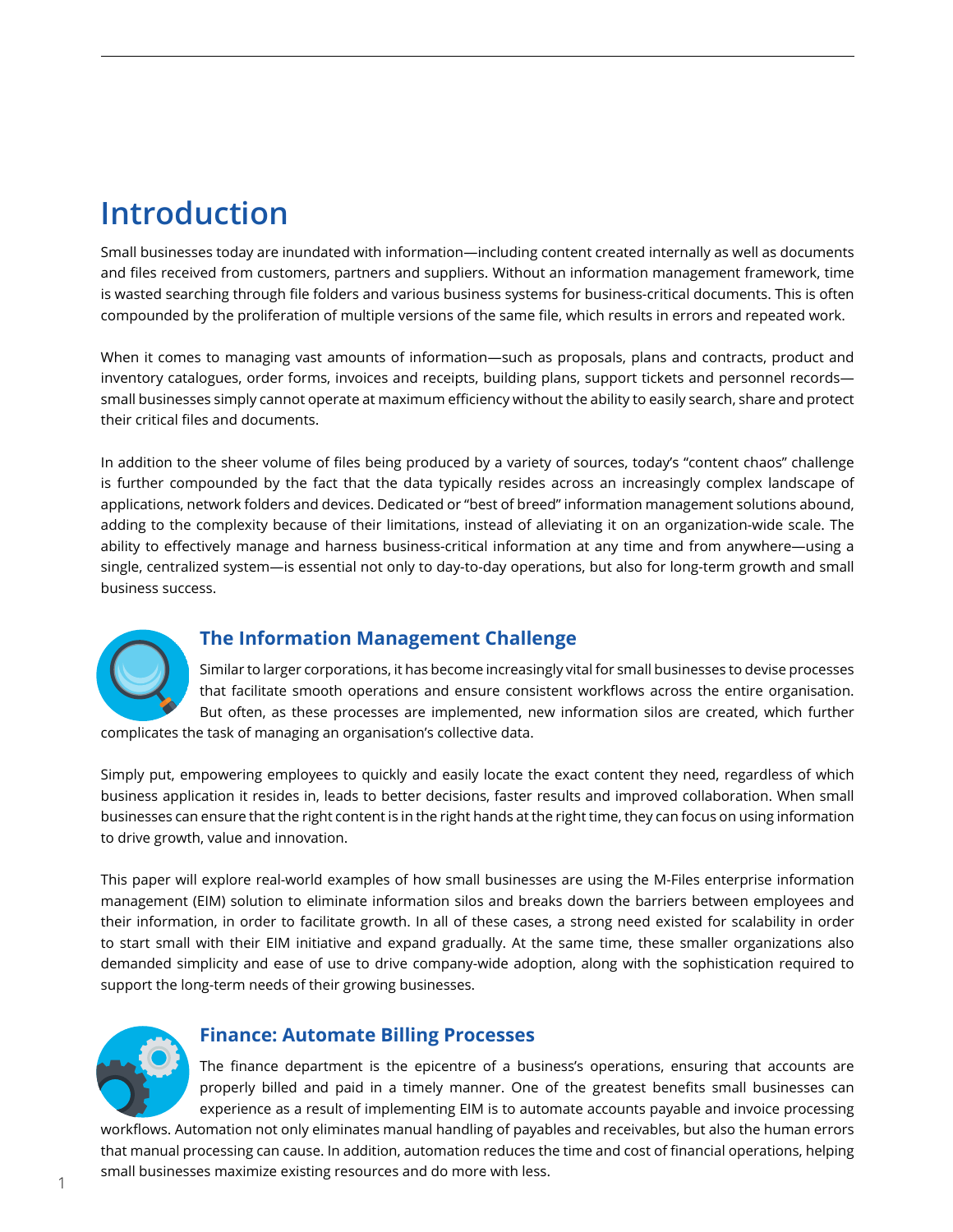American Solutions for Business (ASB) is a fast-growing print and promotional products distributor with hundreds sales associates and thousands of suppliers throughout the US. Using M-Files, ASB was able to provide access to invoices by authorized individuals directly from other business applications, such as PeopleSoft. As a result, they were able to optimize vendor invoice processing times, execute quicker returns on record requests and streamline the movement of documents throughout the organization. ASB estimates having cut invoice-processing times by three days, with the added ability to monitor the entire process with great precision.

Another area that can benefit from automating via an ECM system is the process for managing corrective and preventative actions (CAPAs). Auditors look for the gap between what a company does and what the procedures say they do. Unavoidably deviations occur, ranging from minimal to calamitous—and when a deviation occurs—the related CAPA must be defined, documented and communicated. The CAPA must then be tracked to verify that the impacted individuals have read and understood the new SOPs associated with the CAPA. The right ECM solution will provide updated tasks as needed for improved corrective management and ensure all affected staff members have read and understood the updated SOP. It takes the guesswork out of the process.



## **HR: Streamline Hiring Practices and Collaboration**

In human resources (HR), managing employee records and learning requirements can be made easier, faster and more secure using an EIM solution. Also, EIM provides organisations with a centralized platform for managing all of the processes and paperwork that support the HR function including

recruitment, on boarding, training and performance management.

SRSI is a small business, located in Andorra that provides HR services to clients all over the world, managing everything from hiring processes and employment contracts to payroll and membership insurance. For every client project, SRSI handles between 15 – 20 documents per employee, all of which are managed by an administrative staff of only five. In total, this team creates, sends, shares, updates and stores more than 7,000 documents each year.

Without a centralized system in place to track and manage documents, the process of completing employee paperwork was both time-consuming and prone to manual errors. SRSI tapped M-Files to organize all of its existing business information, and the company can now process a document four times faster than it did prior to implementation. Having made a complete transition from paper to electronic document management, SRSI reduced file-processing times while also optimizing hiring procedures and employee collaboration. Administrative staff can now quickly and easily access all necessary HR documentation, which remains secure in a controlled environment and with a versioning system that tracks and timestamps all modifications. Using M-Files, SRSI also automated highly repetitive tasks such as pay slip sending, and streamlined HR-related workflows to improve administrative efficiencies.

## **Legal: Simplify Contract Management**

The process of managing contracts can be challenging, particularly when you consider how many different organizations, departments and individuals are typically involved. Today, there are a number of ways in which companies are completing the task of contract management. Some organizations

use an end-to-end business system such as SAP, while others rely on Excel spreadsheets. But regardless of the approach, the process of contract management can be simplified, automated and improved using EIM.

Krogius is a Finland-based company of independent claims managers, loss adjusters and surveyors, providing claims management, surveys, recoveries, IT and related services to clients throughout nine European countries. The easily configurable architecture of M-Files allowed Krogius to build a customized system designed to meet their unique case management needs. With M-Files, Krogius has overcome the challenges of organizing and sharing information across globally distributed offices and client locations, and the company's employees now have instant access to the latest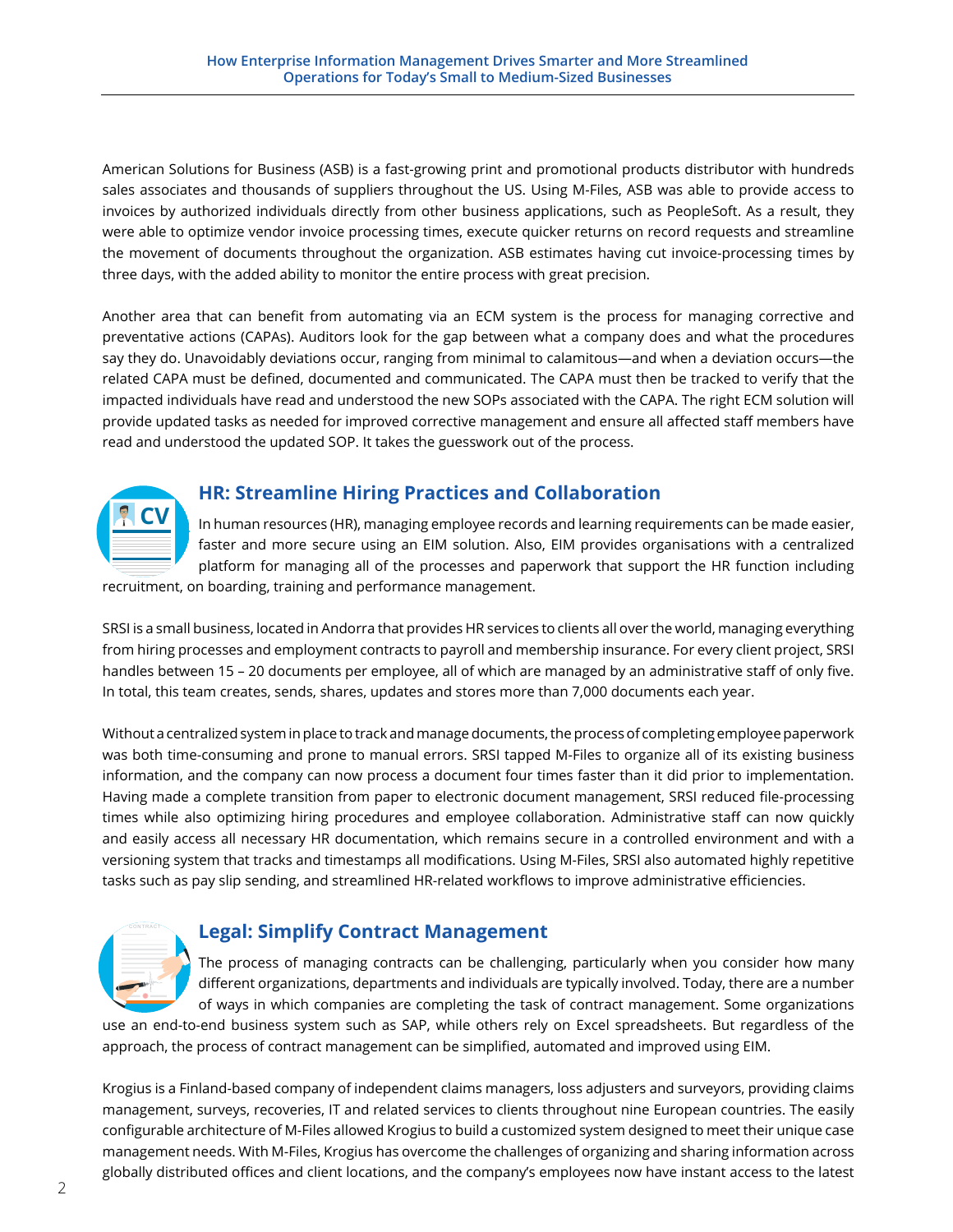versions of ongoing case data and information, including all related claims documents and email correspondence. In addition, they can securely publish information and collaborate with clients about the latest claims status update. Data is securely stored and replicated to all offices in nine countries, and with sophisticated previsioning capabilities, employees only have access to the information associated to their assigned cases.

Another example of the benefits experienced by automating contract management is demonstrated at R-kioski, a Finland-based grocery and convenience store chain with approximately 650 outlets throughout the country. Approximately two thirds of R-kioski's shops are located in rented properties, while the remaining are owned by the chain. Contracts for all 650 stores are managed by the chain's Establishment and Construction Business Unit, which has deployed M-Files for contract management to organize documents and simplify the process of working with and reporting to retailers.

Prior to 2013, R-kioski's contract documents were typically stored as hard copies in various folders and file cabinets, or they were scanned and the electronic versions were saved in network drives. On occasion, documents even resided with just a single employee, making access difficult for others across the organisation. Manual processes also made it time consuming to locate business information and added additional layers of complexity for R-kioski's retailers.

With M-Files, the management of all documents – everything from purchase and leasing agreements to articles of association and general meeting minutes – is now handled in an automated fashion. Simple retrieval by R-kioski's Establishment and Construction Business Unit is made possible through the use of uniquely identifying search criteria, such as retailer, address, rental period, price, floor area and contact person. This level of automation has not only saved time and improved operational efficiencies, but it has also enabled R-kioski to monitor all of its retail stores in real time and respond faster to changes (such as rental agreement expirations) with custom alerts and notifications. With more than 65,000 square meters (700,000 square feet) of stores to manage, M-Files has helped R-kioski tame its sprawling web of contract documentation to operate faster and in a more proactive manner.



#### **Customer Service: Optimize Accuracy and Response Times**

Utilizing EIM to automate front and back-end office processes ultimately has a positive effect on the customer experience. When employees have fast access the right customer-related information, issues can be resolved expeditiously and satisfaction improves.

For example, Stearns Bank processes more than 1,000 loans throughout the U.S. every year, but its existing document management system was outdated, drawing on disjointed and inconsistent data and creating inefficiencies across the workforce. As a result, much of the bank's loan approval processes were still completed manually, which resulted in longer than necessary loan approval cycles.

Now with M-Files, bank employees have accurate loan application information at their fingertips, and consequently, Stearns Bank is now able to process loans faster and respond to their customers with greater speed and efficiency.

Another example of how EIM can positively influence the customer experience is demonstrated at Microbiologics, a Minnesota-based biological controls company.

The company selected M-Files to automate all of its customer account-related documents. By scanning its historical records into M-Files and transitioning from paper to pure electronic processes, Microbiologics' customer service representatives can now immediately address incoming inquiries from its global customer and distribution partner base. In the past, records resided in different formats and locations, making it difficult for customer service personnel to gather all the necessary data to resolve outstanding customer issues in an efficient manner. Now, representatives can instantly locate the needed records from their desktops by conducting a simple search from within M-Files or